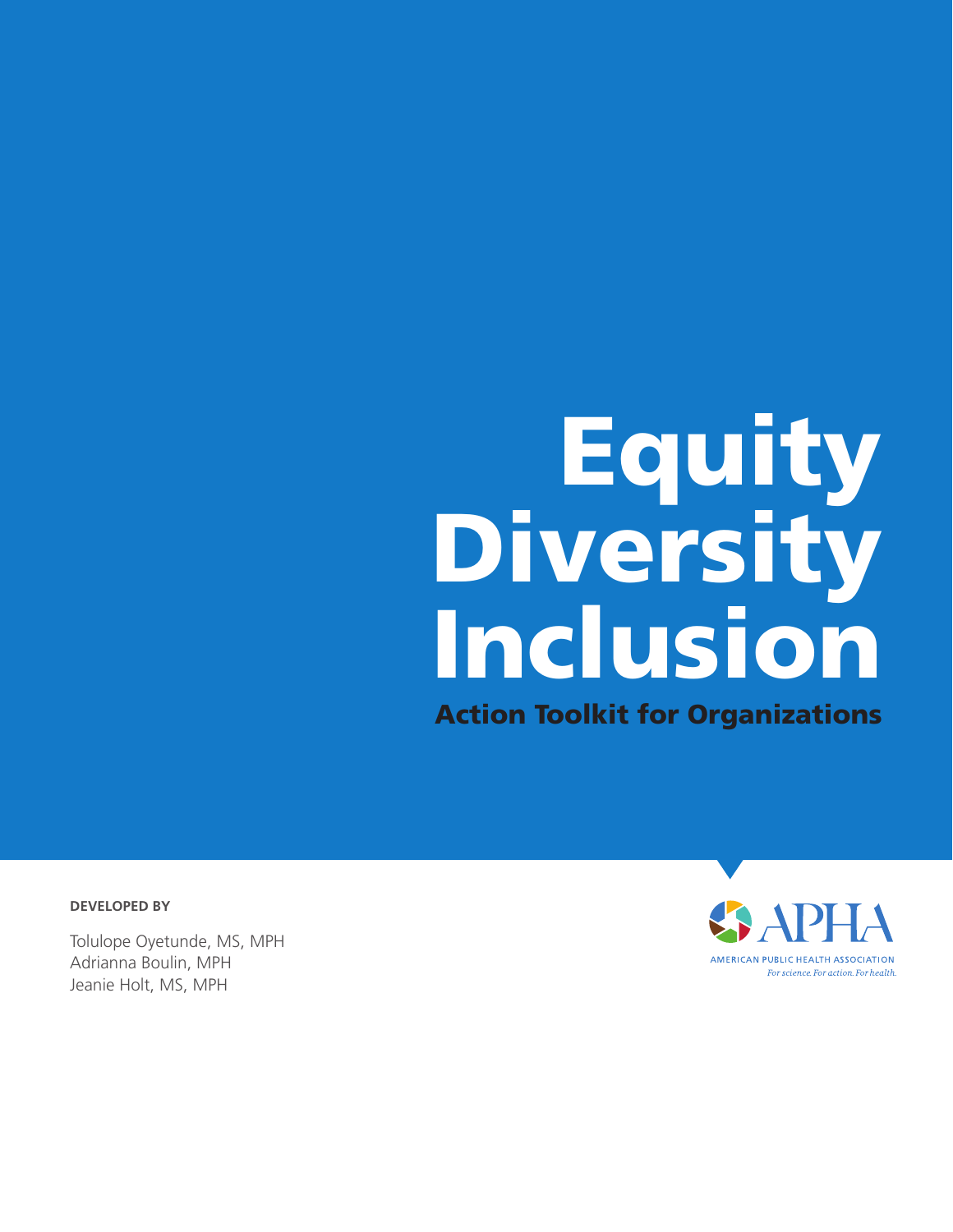# EXECUTIVE SUMMARY

Many of the societal problems nonprofit organizations focus on — health disparities, poverty, housing and quality education — have a deep-rooted origin in systemic and structural racism. Nonprofits have a responsibility, and often a passionate commitment, to fight racism and be exemplary models of racial equity and justice. Yet, a significant diversity and inclusion gap persists in the nonprofit sector. Over the last 20 years, studies have shown that people of color hold only 20% of nonprofit leadership positions (CEP, 2020; Thomas-Breitfeld & Kunreuther, 2017; Winston, 2015). Studies have also found diversity among leadership and staff fosters creativity, innovation and high-quality decision-making (Phillips & Neale, 2001; Buse et al. 2016; Gauthier et al, 2019). Therefore, organizations that prioritize equity, diversity and inclusion, or E-D-I, are better equipped to effectively serve their communities.

Assessing and taking steps toward organizational E-D-I can be an uncomfortable and challenging commitment for any nonprofit. Doing so can be even more overwhelming for smaller nonprofit organizations due to limited staff and board capacity. However, no matter the size, institutionalizing E-D-I is vital to every nonprofit organization's structure.

This toolkit serves as an encouraging first step for any organization ready to implement E-D-I practices. Using this toolkit, board and staff members can assess their current practices and find resources to ensure continued growth in diversity and equity. Lastly, E-D-I work is an ongoing journey, which a committed organization must regularly and frequently revisit.

# **OBJECTIVE**

The goal of this interactive toolkit is to stimulate and guide smaller nonprofit organizations as they integrate E-D-I best practices into their governance and organizational structure.

#### The toolkit will:

- Guide board and staff members in exploring their current racial diversity, equity and inclusion practices;
- Assess E-D-I imbalance in five key organizational areas of focus; and
- Connect board and staff members to resources and tools on how to make improvements within those five organizational areas.

# E-D-I ACTION GOALS

- **1 Authenticity**: Establishing the intention behind the governance board's decision to implement an organizational action plan toward racial equity and inclusivity.
- **2 Assessment:** Assessing an organization's existing norms, practices and values that either promote or hinder racial equity and inclusivity.
- **3 Empowerment:** Empowering the governance board to adopt, promote and operationalize equity through tools and resources within the E-D-I toolkit.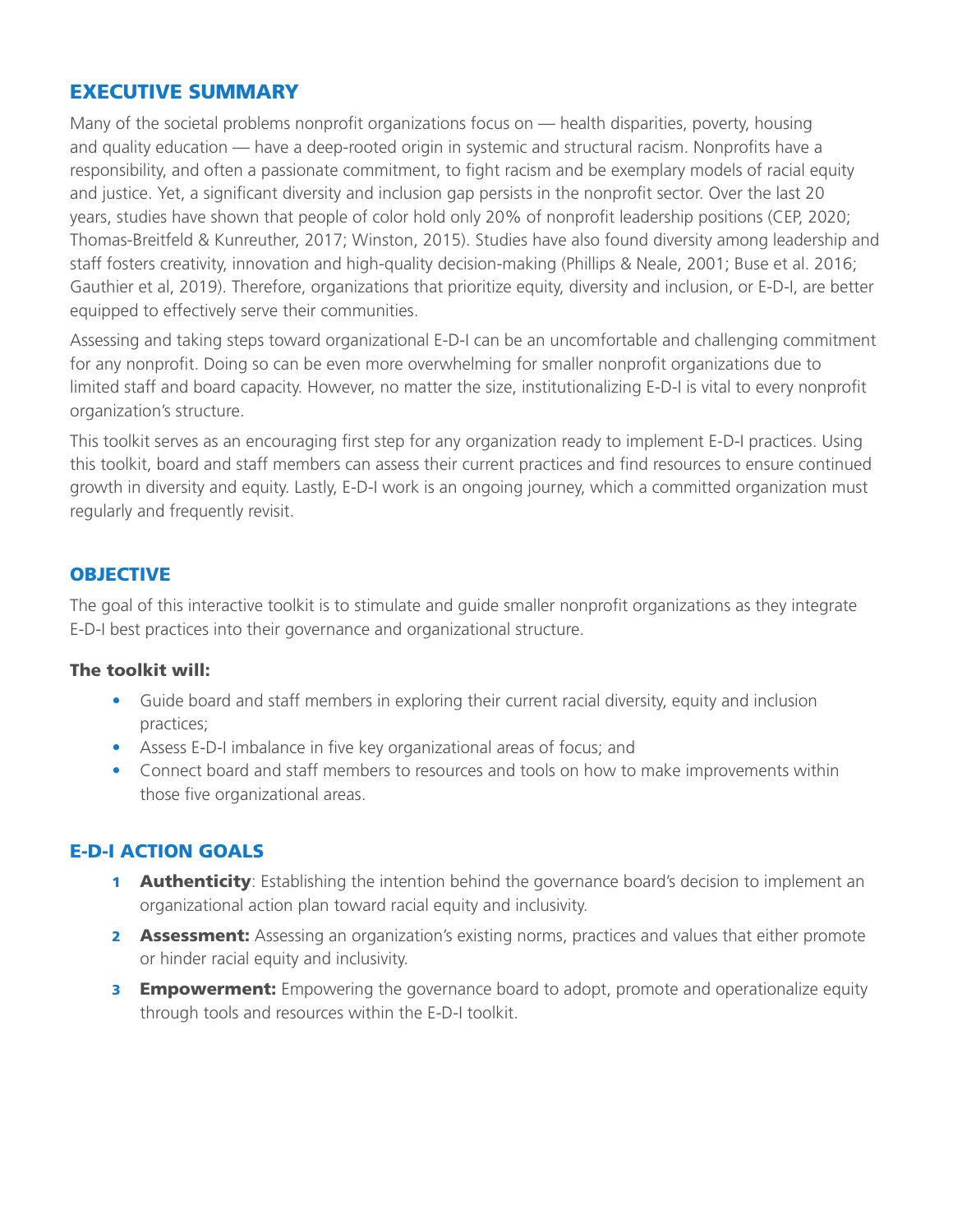#### TARGET AUDIENCE

This toolkit will be useful for nonprofit organizations with a volunteer board of directors and fewer than three full-time staff. These organizations are generally community-based with limited resources and minimal staff support. Yet, such organizations provide essential services in vulnerable communities and have the potential to be the vanguard of social justice work. To be change agents, nonprofits must be equipped with E-D-I tools and resources to ensure that equity and justice is a reality within their own organization.

#### WHY FOCUS ON RACIAL EQUITY?

Racism is a fundamental challenge to public health, and structural racism is a foundational cause of health inequities. We acknowledge many populations and communities experience injustice and inequity — such as LGBTQIA communities, people with disabilities, elders, etc. In this toolkit, we particularly focus on racial equity because racism overlays other factors of discrimination; whatever discriminations a community experiences, racism adds another burden of inequity. In addition, history has shown that where we have managed to dismantle one piece of the structure, another gets built to perpetuate the systems of racial privilege and oppression. Therefore, in this public health crisis, we must become actively and aggressively anti-racist. We hope this toolkit helps your organization achieve that.

#### THEORY OF CHANGE:

**1 IF a** small nonprofit governance board implements the E-D-I toolkit that operationalizes racial equity and inclusivity within their organizational structure **THEN** the organization will be better equipped to promote racial equity and justice within the communities they serve.

#### HOW TO EFFECTIVELY UTILIZE THIS TOOLKIT

Before diving into the toolkit, your organization must understand the historical context and importance of organizational E-D-I work. We encourage you to watch the video How to Address Equity, Diversity and Inclusion Issues in a Contemporary Workplace (**https://www.youtube.com/watch?v=0ECHLl0hkec**).

Secondly, when facilitating authentic discussions about racism and equity, it is important to use proper terminology to avoid conflicts or misunderstandings. We encourage you to review the YWCA Social Justice Glossary (**https://www.ywboston.org/wp-content/uploads/2016/02/MISS\_VIT\_BLD-SUPP-FOR-MISS\_ TRN-AND-DEVEL\_SJ-GLOSSARY\_MARCH\_2016.pdf**) and Racial Equity Resource Guide Glossary (**http://www.racialequityresourceguide.org/about/glossary**) and keep both as references throughout your E-D-I work.

This toolkit includes five assessments that focus on governance, mission-driven programs, partnerships, communication and advocacy. Each assessment allows you to reflect on your organizational practices and identify areas for improvement. A list of tools and resources to use when making such amendments follows each assessment.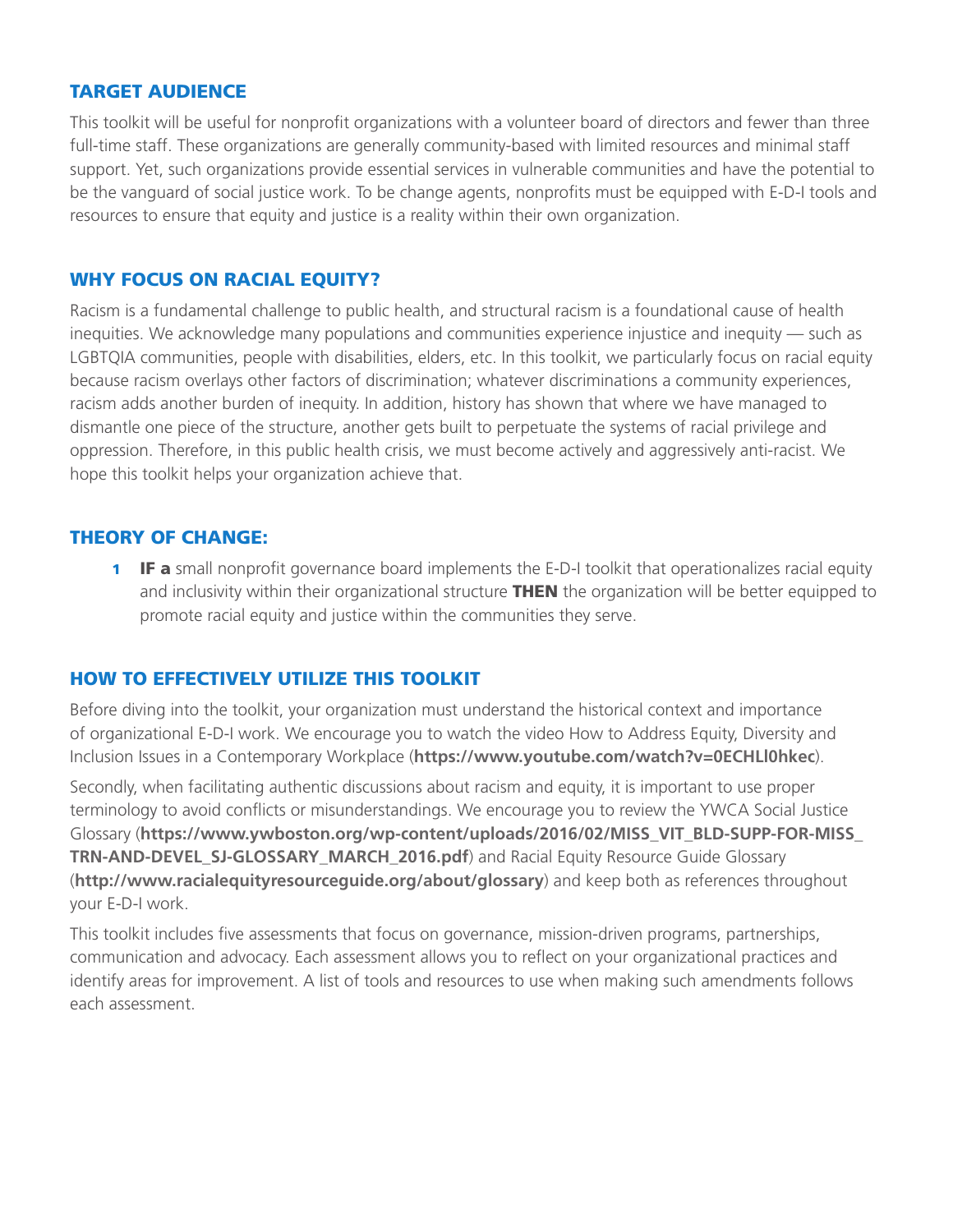# **COMMUNITY**

Before beginning your assessment we invite you to reflect on what community means for your organization and who makes up the community that your organization serves. Naming these at the start will help your organization to accurately assess E-D-I using definitions specific to your organization and the community that your organization serves. Once identified, please reference your organization's definition of community and identification of who the community is as you progress through this toolkit.

After you use the Toolkit to plan your next steps, we ask that you complete the brief evaluation survey included in the Toolkit. Your input will help us improve the Toolkit and find ways to offer resources focused on the areas most needed by small nonprofit organizations.

#### As your organization begins E-D-I work, please remember:

- **1** This toolkit can be adjusted to fit your organizational needs. Each section can be worked on independently, simultaneously or sequentially depending on your organizational capacity to implement these practices.
- 2 E-D-I work requires time, dedication and intention. This work should not be a one-time commitment for your organization but rather an ever-evolving, long-term journey.

A note about the tools and resources: Hundreds of resources can be accessed online. We have tried to winnow these down to a manageable number to guide you. If you find others particularly helpful, we welcome hearing about those; please include them when you fill out the evaluation survey at **http://bit.ly/e-d-i-toolkit-eval.**

*We wish you the best as your organization takes this first step toward racial equity!*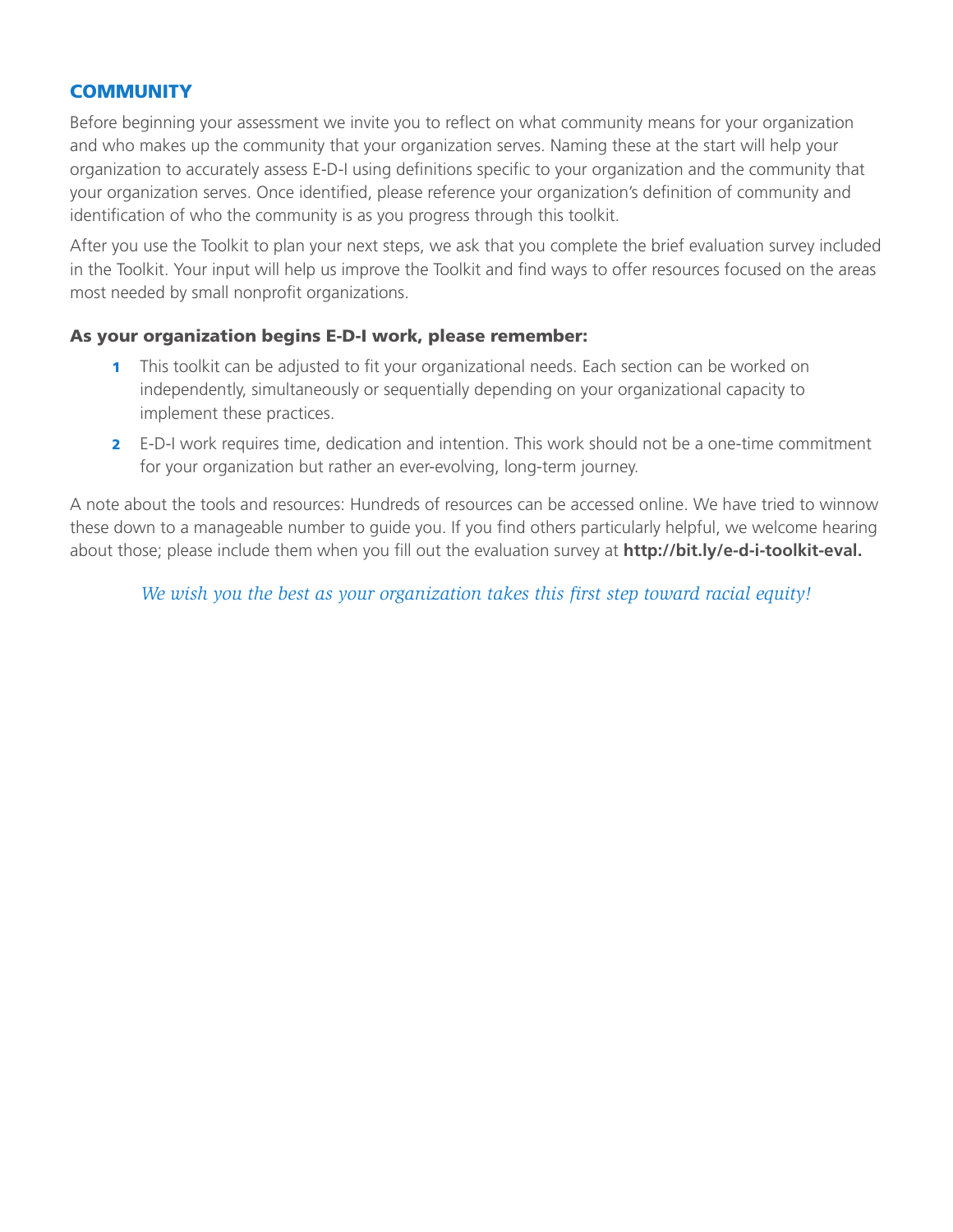# **GOVERNANCE**

The governance assessment evaluates current governance practices and policies such as board recruitment, training, bylaws and decision-making. Complete this assessment by checking the box most relevant to each statement.

| <b>Statement</b>                                                                                                                                                                                                                          | <b>Strongly</b><br><b>Agree</b> | <b>Agree</b> | <b>Disagree</b> | <b>Strongly</b><br><b>Disagree</b> |
|-------------------------------------------------------------------------------------------------------------------------------------------------------------------------------------------------------------------------------------------|---------------------------------|--------------|-----------------|------------------------------------|
| Our board reflects the diversity of the community<br>we serve.                                                                                                                                                                            |                                 |              |                 |                                    |
| We have an intentional and deliberate strategy/process<br>for recruiting board members from communities<br>of color.                                                                                                                      |                                 |              |                 |                                    |
| The qualifications for potential board members<br>encourage a diverse pool of candidates.                                                                                                                                                 |                                 |              |                 |                                    |
| Our board and staff members participate in periodic<br>training about reducing racial disparities and promoting<br>racial equity both internally and externally.                                                                          |                                 |              |                 |                                    |
| We provide our board and staff members with ongoing<br>training to ensure a deep level of understanding about<br>racial inequities in communities we serve.                                                                               |                                 |              |                 |                                    |
| Our bylaws include explicit language that demonstrates<br>the organization's commitment to inclusive practices;<br>including but not limited to statement of values,<br>required ratio of diverse board members and mission<br>statement. |                                 |              |                 |                                    |
| Our board members intentionally and deliberately<br>bring the perspectives, feedback, needs and priorities<br>of diverse communities into strategic boardroom<br>discussions.                                                             |                                 |              |                 |                                    |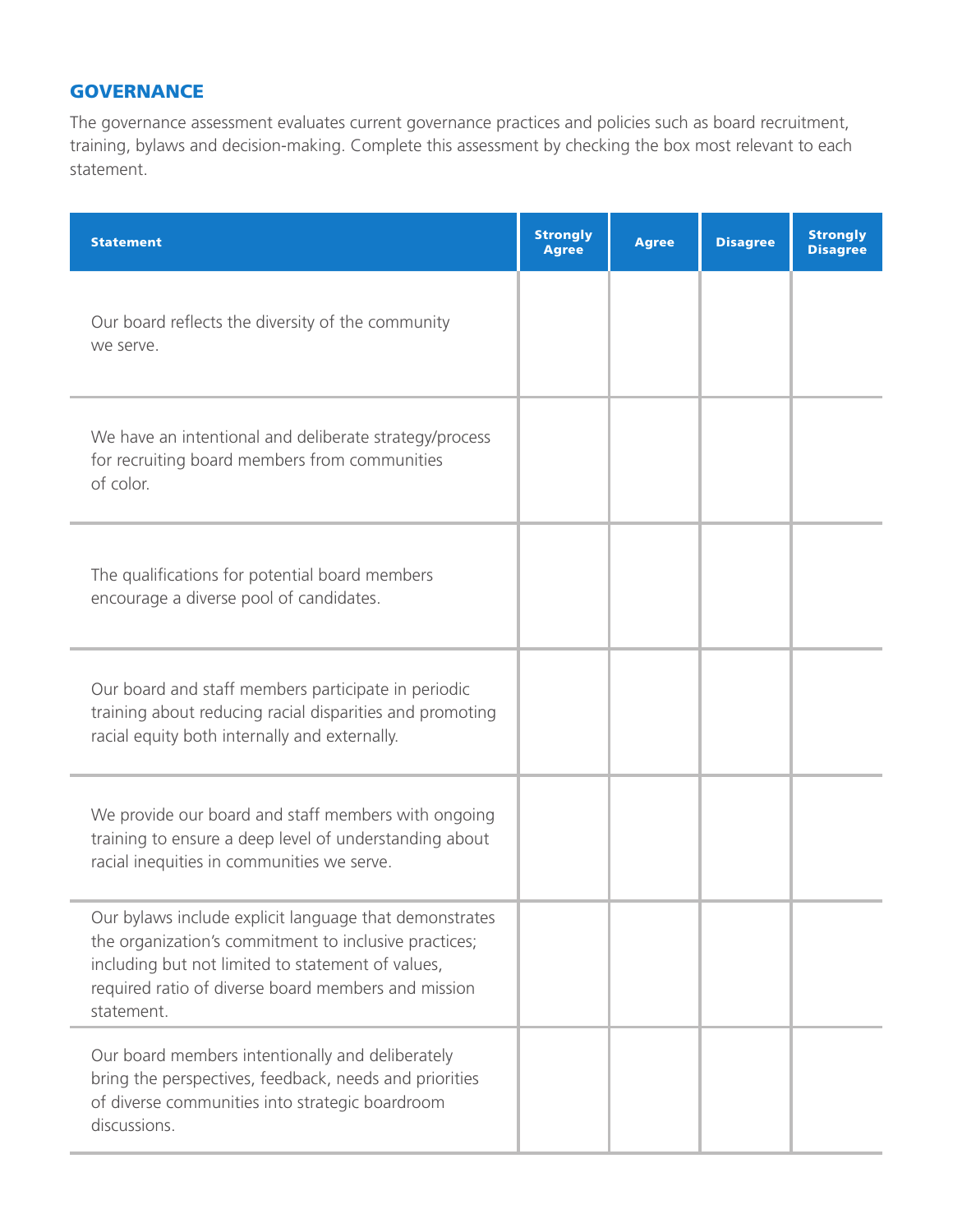# TOOLS FOR E-D-I-BALANCED GOVERNANCE

- 1 Why Are We Still Struggling with Diversity, Equity and Inclusion in Nonprofit Governance? (**https:// nonprofitquarterly.org/why-are-we-still-struggling-with-diversity-equity-and-inclusion-innonprofit-governance/**)
- 2 Diversity, Equity and Inclusion Work: Eight Questions for Building Readiness and Steering Clear of Pitfalls (**http://www.mayenoconsulting.com/wordpress/diversity-equity-and-inclusion-workeight-questions-for-building-readiness-and-steering-clear-of-pitfalls/**)
- 3 Race Matters Organizational Self-Assessment (**https://www.aecf.org/resources/race-mattersorganizational-self-assessment/**)
- 4 Racial Equity Action Plans: A How-to Manual (specifically the Preparation section) (**https://www. racialequityalliance.org/resources/racial-equity-action-plans-manual/**)
- 5 Role of Boards in realizing organizational performance from inclusive diversity (video) (**https://www. youtube.com/watch?v=owaLO6Da4mQ**)
- 6 Diversity, Equity and Inclusion in Nonprofit Bylaws (**https://nonprofitlawblog.com/diversityequity-and-inclusion-in-nonprofit-bylaws/**)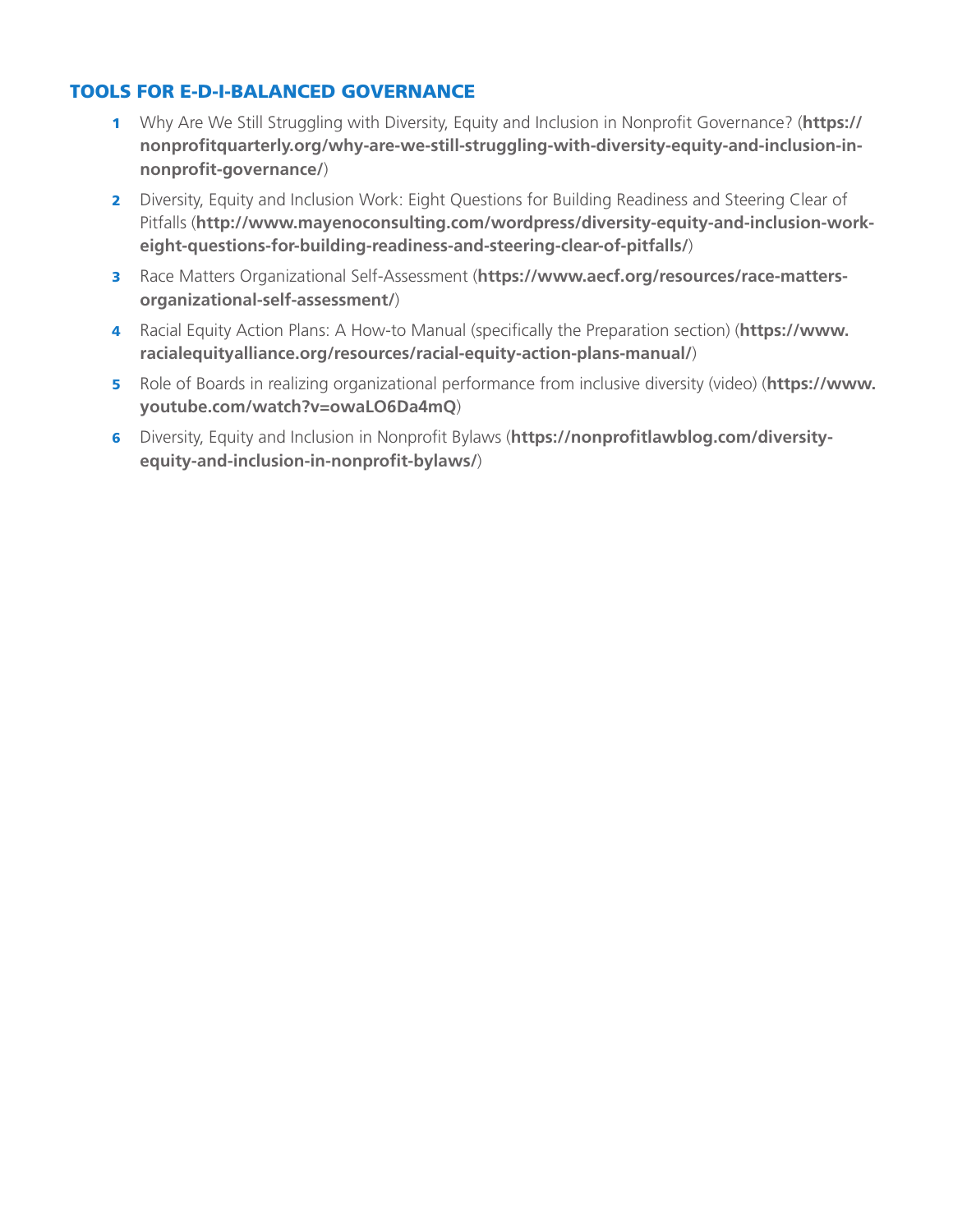# MISSION-DRIVEN PROGRAMS

The mission-driven program assessment evaluates current programs to ensure equitable community involvement and participation. Complete this assessment by checking the box most relevant to each statement.

| <b>Statement</b>                                                                                                                                                                                                                                                                                                                                                                                                                                    | <b>Strongly</b><br><b>Agree</b> | <b>Agree</b> | <b>Disagree</b> | <b>Strongly</b><br><b>Disagree</b> |
|-----------------------------------------------------------------------------------------------------------------------------------------------------------------------------------------------------------------------------------------------------------------------------------------------------------------------------------------------------------------------------------------------------------------------------------------------------|---------------------------------|--------------|-----------------|------------------------------------|
| Our mission, vision or goals intentionally and explicitly<br>address racial equity.                                                                                                                                                                                                                                                                                                                                                                 |                                 |              |                 |                                    |
| Our programs reflect the organization's mission and<br>contribute to our organizational goals of promoting<br>racial equity.                                                                                                                                                                                                                                                                                                                        |                                 |              |                 |                                    |
| Our programming is accessible to all community<br>members. When planning programs, we consider<br>accessibility and possible barriers to participation (e.g.,<br>transportation, scheduling, childcare, etc.).                                                                                                                                                                                                                                      |                                 |              |                 |                                    |
| We develop ongoing bi-directional relationships with<br>the community to ensure their active involvement in<br>the work of our organization and our organization's<br>active involvement in the work of the community (e.g.,<br>intentional and consistent communication channels,<br>bidirectional training, shared resources and decision-<br>making). We actively engage community members in<br>developing, planning and implementing programs. |                                 |              |                 |                                    |
| We evaluate how our programs contribute to our<br>organizational equity goals.                                                                                                                                                                                                                                                                                                                                                                      |                                 |              |                 |                                    |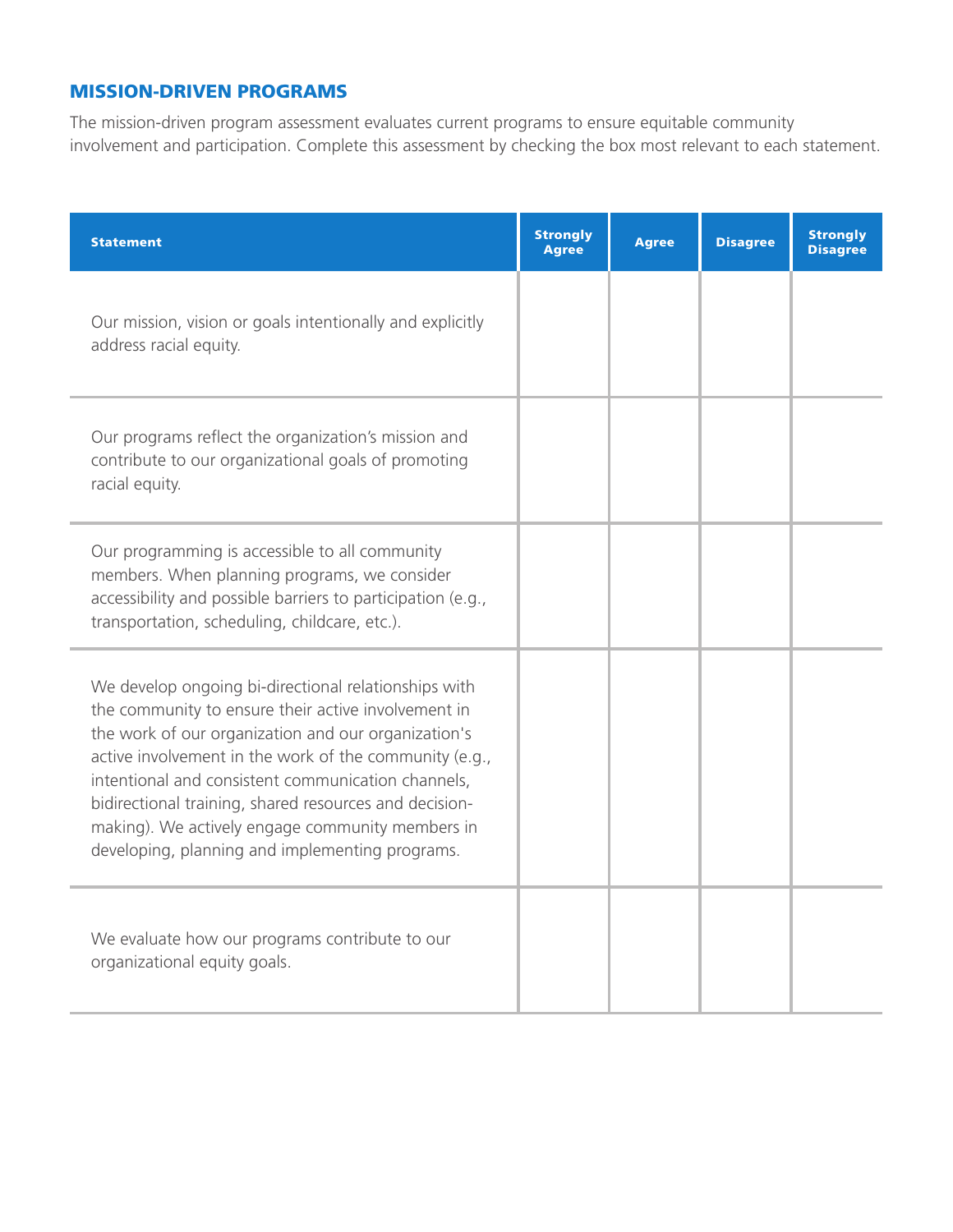# TOOLS FOR E-D-I-BALANCED MISSION AND PROGRAMS

- 1 GARE Racial Equity Toolkit: An Opportunity to Operationalize Equity (**https://www. racialequityalliance.org/resources/racial-equity-toolkit-opportunity-operationalize-equity/**)
- 2 Beyond Diversity: A Roadmap to Building an Inclusive Organization Best Practices for Diversity and Inclusion (pages 18 - 23) (**https://www.diversegreen.org/wp-content/uploads/2017/05/ BeyondDiversity\_Report.05.24.2017.pdf**)
- 3 Bay Area Regional Health Inequities Initiative (**http://barhii.org/framework/**)
- 4 Advancing the Mission: Tools for Equity, Diversity and Inclusion (**https://www.aecf.org/resources/ advancing-the-mission-tools-for-equity-diversity-and-inclusion/**)
- 5 Nonprofit Association of Oregon Equity Statement (sample equity statement) (**https:// nonprofitoregon.org/sites/default/files/uploads/file/NAO-Equity-Statement.pdf**)
- 6 Steps We Took to Create the Americans for the Arts Statement on Cultural Equity (**https://www. americansforthearts.org/about-americans-for-the-arts/cultural-equity/steps-we-took-tocreate-the-americans-for-the-arts-statement-on-cultural-equity**)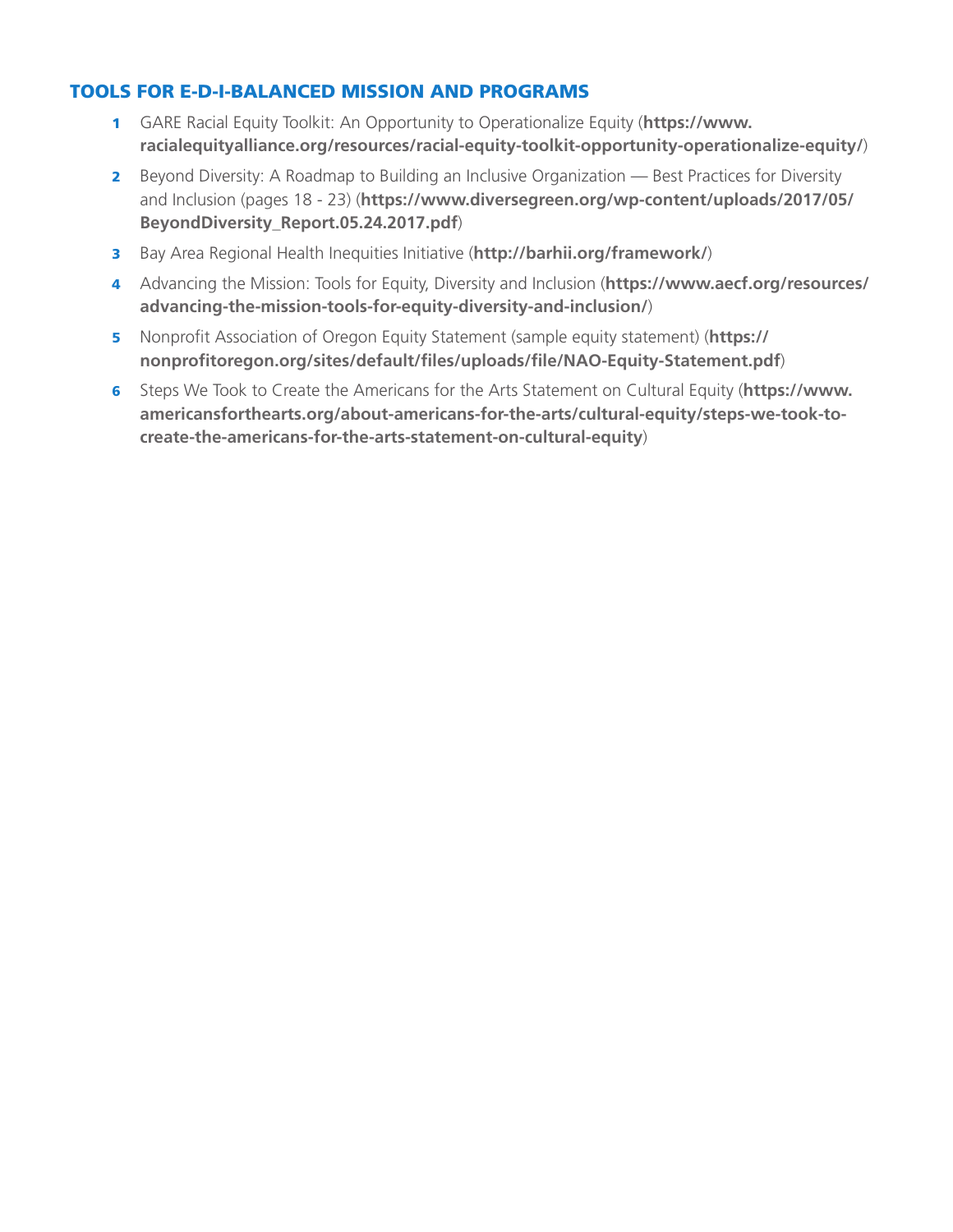#### PARTNERSHIPS

The partnership assessment evaluates current partnerships with other organizations and funders. Complete this assessment by checking the box most relevant to each statement.

| <b>Statement</b>                                                                                                                                    | <b>Strongly</b><br><b>Agree</b> | <b>Agree</b> | <b>Disagree</b> | <b>Strongly</b><br><b>Disagree</b> |
|-----------------------------------------------------------------------------------------------------------------------------------------------------|---------------------------------|--------------|-----------------|------------------------------------|
| Funding requirements from external funders align with<br>our organization's mission of racial equity.                                               |                                 |              |                 |                                    |
| We form partnerships with other community<br>organizations that align with our organization's mission<br>to promote racial equity.                  |                                 |              |                 |                                    |
| We form meaningful bi-directional partnerships in the<br>community to mobilize, amplify and make connections<br>that work to promote racial equity. |                                 |              |                 |                                    |
| Our external partnerships and funders provide us with<br>funding/resources that promote racial equity.                                              |                                 |              |                 |                                    |

# TOOLS FOR E-D-I-BALANCED PARTNERSHIPS

- 1 Leading by Example: Diversity Equity and Inclusion in Community Foundations: Changing Practice and Policy (pages 30-50) (**https://www.racialequitytools.org/resourcefiles/californiatomorrow.pdf**)
- 2 Making Community Partnerships Work: A Toolkit (especially Stage 3) (**http://www.aapcho.org/wp/ wp-content/uploads/2012/02/Giachello-MakingCommunityPartnershipsWorkToolkit.pdf**)
- 3 Creating and Maintaining Coalitions and Partnerships (**https://ctb.ku.edu/en/creating-andmaintaining-coalitions-and-partnerships**)
- 4 How to Partner with Local Community Organizations (**https://www.issuelab.org/ resources/9757/9757.pdf**)
- 5 Partnering with Community Based Organizations (**https://www.ca-ilg.org/partneringcommunity-based-organizations**)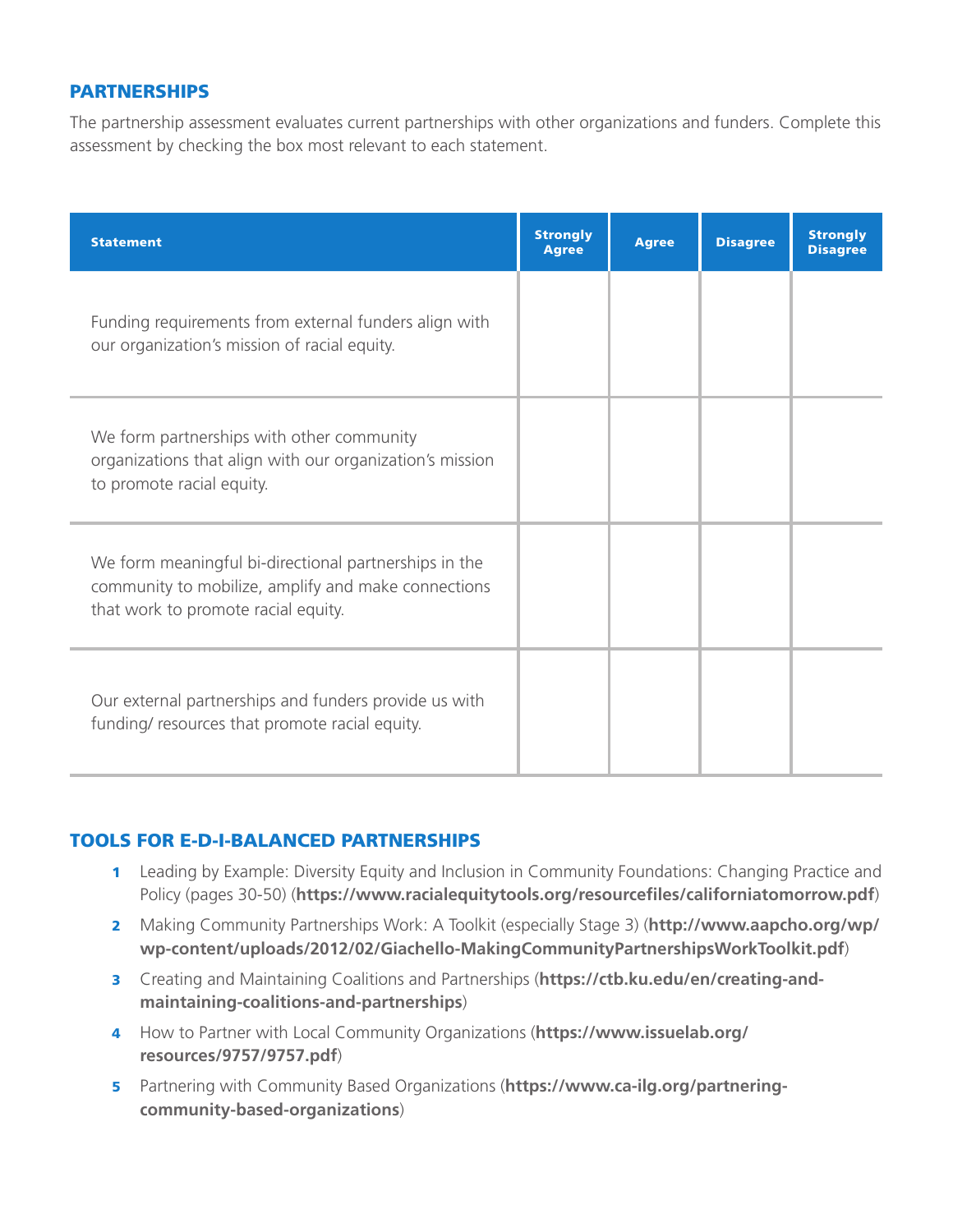#### **COMMUNICATIONS**

The communication assessment evaluates current communication policies and practices to ensure inclusive internal and external communication materials. Complete this assessment by checking the box most relevant to each statement.

| <b>Statement</b>                                                                                                                                                                           | <b>Strongly</b><br><b>Agree</b> | <b>Agree</b> | <b>Disagree</b> | <b>Strongly</b><br><b>Disagree</b> |
|--------------------------------------------------------------------------------------------------------------------------------------------------------------------------------------------|---------------------------------|--------------|-----------------|------------------------------------|
| We have an organizational policy for board<br>transparency and communication with stakeholders<br>(e.g., all board documents are transparent and<br>accessible to the community we serve). |                                 |              |                 |                                    |
| We publicize our commitment to promoting racial<br>equity through various communication platforms (e.g.,<br>website, social media, newsletters).                                           |                                 |              |                 |                                    |
| We ensure the accessibility of all communication<br>materials on all platforms including but not limited to<br>print, social media and websites.                                           |                                 |              |                 |                                    |
| We review the literacy level of all written materials to<br>ensure accessibility by our community.                                                                                         |                                 |              |                 |                                    |
| We provide materials in the languages most accessible<br>to those in our community.                                                                                                        |                                 |              |                 |                                    |
| We screen all internal and external communication<br>materials for racist, insensitive and biased language.                                                                                |                                 |              |                 |                                    |

#### TOOLS FOR E-D-I-BALANCED COMMUNICATION

- 1 Equity Screen Tool: Reference for when developing a blog post, book, podcast or video (**https:// nonprofitaf.com/2019/08/content-creators-heres-an-equity-screen-to-use-as-you-work-onyour-next-blog-post-book-podcast-or-video/**)
- 2 Equity & Inclusion Lens Guide (page 18) (**https://nonprofitoregon.org/sites/default/files/NAO-Equity-Lens-Guide-2019.pdf**)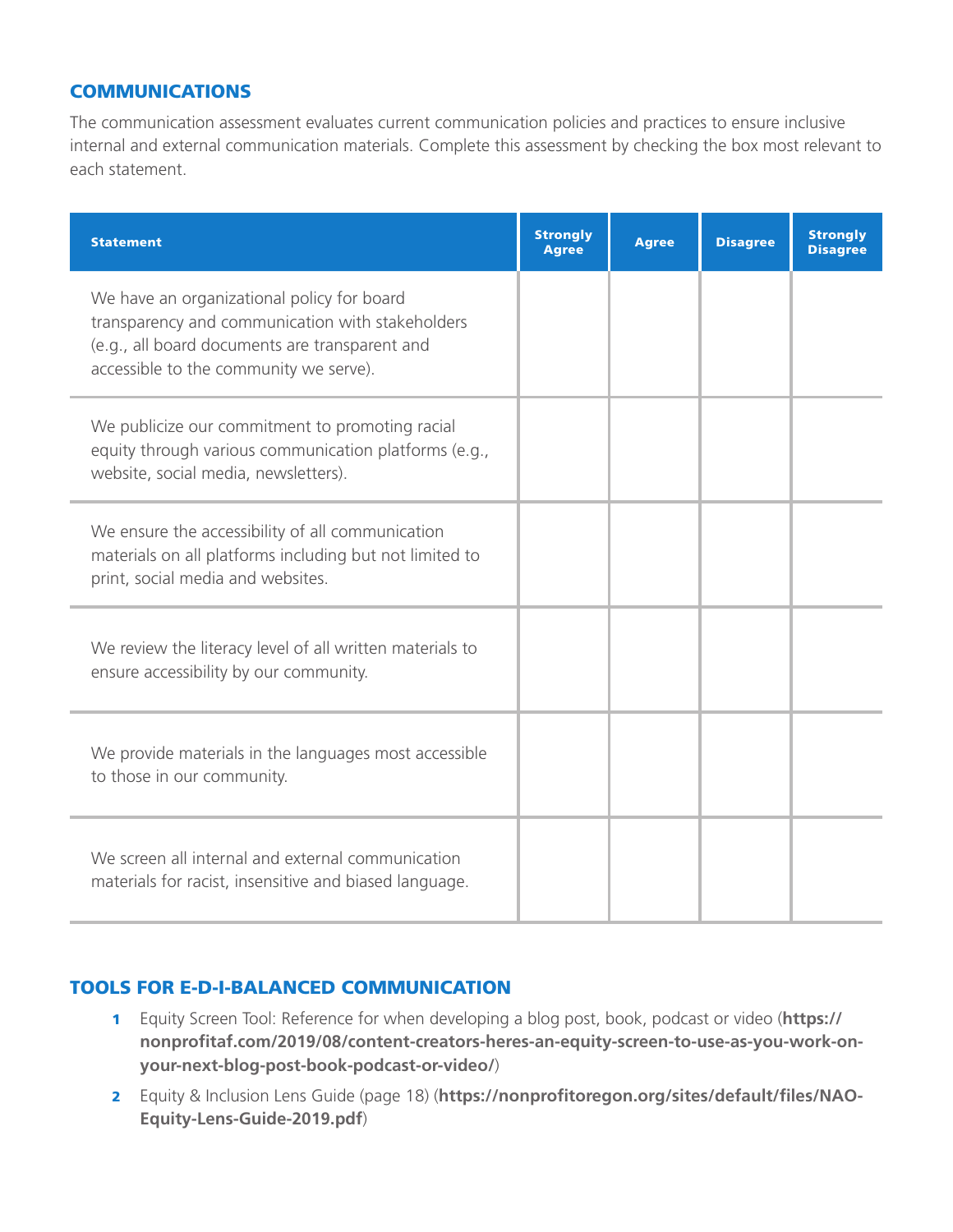# **ADVOCACY**

The advocacy assessment evaluates the organizational capacity for community advocacy and local organizing efforts. Complete this assessment by checking the box most relevant to each statement.

| <b>Statement</b>                                                                                                                                                                              | <b>Strongly</b><br><b>Agree</b> | <b>Agree</b> | <b>Disagree</b> | <b>Strongly</b><br><b>Disagree</b> |
|-----------------------------------------------------------------------------------------------------------------------------------------------------------------------------------------------|---------------------------------|--------------|-----------------|------------------------------------|
| Our staff and board members identify policies and<br>practices within their communities that perpetuate<br>inequities and health disparities.                                                 |                                 |              |                 |                                    |
| We become strategically involved in initiatives<br>that reduce inequities and disparities within their<br>community (e.g., coalition-building, campaigning,<br>educational initiative, etc.). |                                 |              |                 |                                    |
| We engage community members in prioritizing,<br>developing and implementing advocacy initiatives that<br>address inequities.                                                                  |                                 |              |                 |                                    |
| We publicly support local/national initiatives and<br>movements that fight for racial equity.                                                                                                 |                                 |              |                 |                                    |
| We continuously identify innovative ways to contribute<br>to local justice organizing efforts.                                                                                                |                                 |              |                 |                                    |

# TOOLS FOR E-D-I-BALANCED ADVOCACY

- 1 Embracing Equity: Race Equity and Inclusion Action Guide (**https://www.aecf.org/m/resourcedoc/ AECF\_EmbracingEquity7Steps-2014.pdf**)
- 2 Equity & Inclusion Lens Guide (pages 15 and 19) (**https://nonprofitoregon.org/sites/default/files/ NAO-Equity-Lens-Guide-2019.pdf**)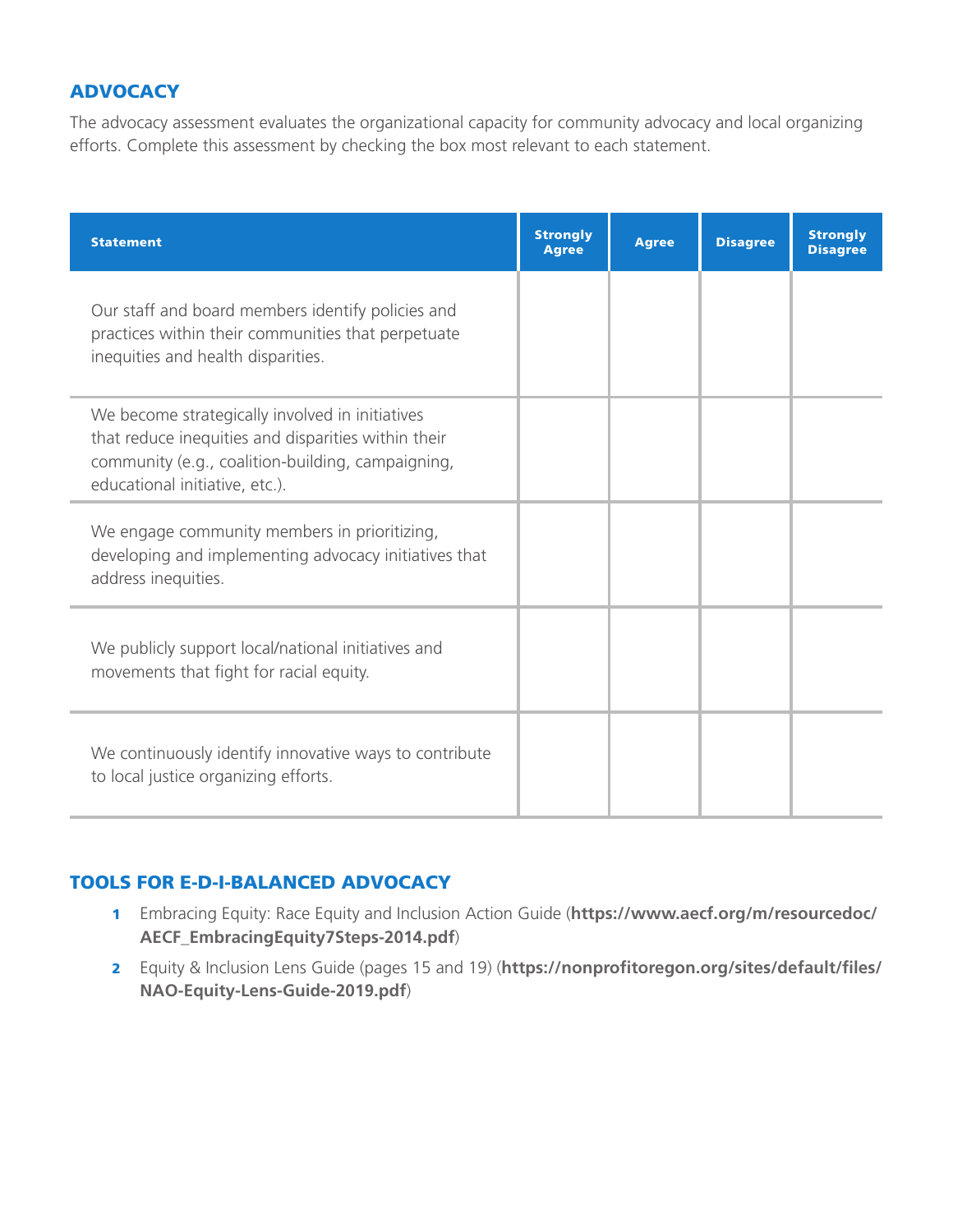# CONCLUSION:

Congratulations on starting (or continuing) your organizational journal toward racial equity. You play a critical role in advancing equity and justice in your community by prioritizing racial equity within your organization. As nonprofit leaders, we all have to play a part in dismantling systems of oppression. Then we can begin the reconciliation and healing process to build an equitable society. We hope this tool continues to support and guide you throughout your organization's racial equity journey.

*"Injustice anywhere is a threat to justice everywhere. We are caught in an inescapable network of mutuality, tied in a single garment of destiny. Whatever affects one directly, affects all indirectly."* 

— Martin Luther King Jr., Letter from the Birmingham Jail

*"Not everything that is faced can be changed, but nothing can be changed until it is faced."* — James Baldwin